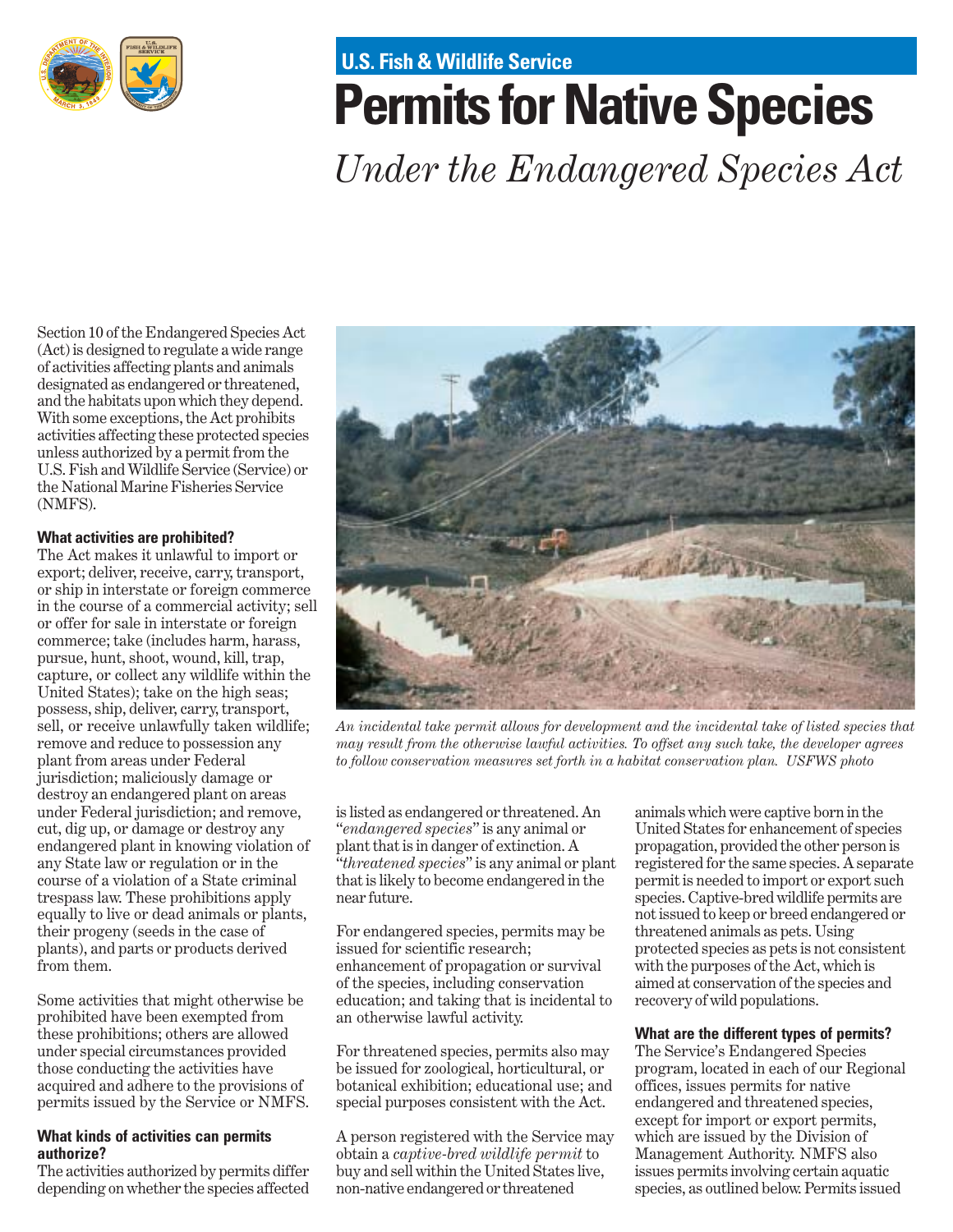by the Endangered Species program are of three basic types: incidental take permits, enhancement of survival permits, and recovery and interstate commerce permits.

#### *Incidental take permits*

Incidental take permits are required when non-Federal activities will result in take of threatened or endangered species. A habitat conservation plan or "HCP" must accompany an application for an incidental take permit. The habitat conservation plan associated with the permit is to ensure there is adequate minimizing and mitigating of the effects of the authorized incidental take.

*Enhancement of survival permits*  These permits are issued to non-Federal landowners participating in Safe Harbor Agreements or Candidate Conservation Agreements with Assurances. These agreements encourage landowners to take actions to benefit species while also providing assurances that they will not be subject to additional regulatory restrictions as a result of their conservation actions.

## *Recovery and interstate commerce permits*

Recovery and interstate commerce permits are issued to allow for take as part of activities intended to foster the recovery of listed species. A typical use of a recovery permit is to allow for scientific research on a listed species in order to understand better the species' long-term survival needs. Interstate commerce permits also allow transport and sale of listed species across state lines.

#### **What situations are exempt from the prohibitions of the Act?**  *Pre-Act*

Species held in captivity or in a controlled environment on (a) December 28, 1973, or (b) the date of publication in the *Federal Register* for final listing, whichever is later, are exempt from prohibitions of the Act, provided such holding or any subsequent holding or use of the specimen was not in the course of a commercial activity (any activity that is intended for profit or gain). An affidavit and supporting material documenting pre-Act status must accompany the shipment of listed species. A pre-Act exemption does not apply to wildlife, including parts and products, offered for sale. Any endangered or threatened specimens born in captivity from pre-Act parents are fully protected and are not considered pre-Act.



*Conducting scientific research involving endangered or threatened species (such as monitoring sea turtle behavior through tagging, above) requires an endangered species or threatened species recovery permit. USFWS photo* 

#### *Antiques*

Antiques, including scrimshaw, can be imported into the United States if accompanied by documentation that shows the article is at least 100 years old and has not been repaired or modified with any part of an endangered or threatened species since December 28, 1973. Such antiques must enter through a U.S. Customs Service port. If the antique contains a species listed under the Convention on International Trade in Endangered Species of Wild Fauna and Flora (CITES), the shipment must be accompanied by a Pre-Convention Certificate.

# *Special Rules*

If a species is listed as threatened or as an experimental population, special rules designated to cover unique situations may allow otherwise prohibited activities. Some foreign species covered by special rules include several primates, African elephant, Nile crocodile, and leopard. Some native species covered by special rules include American alligator, Utah prairie dog, Louisiana black bear, desert tortoise, and greenback cutthroat trout.

#### *Intrastate Commerce*

Commercial activities involving legally acquired endangered or threatened species that take place entirely within one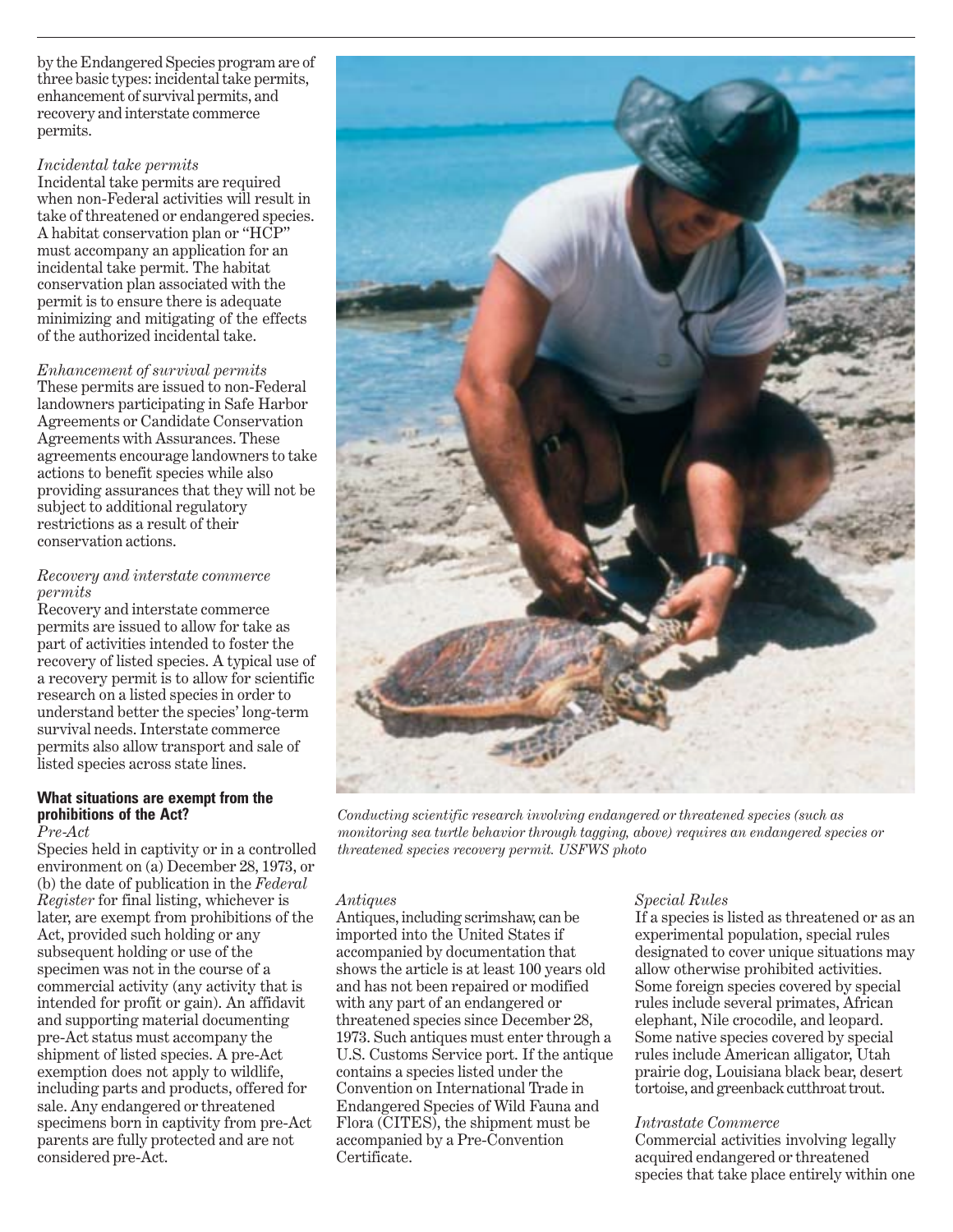|                                                                                                                                                                                        |                                                                        | Tries and Park and AF ROBB Copyright model depotitions of type | 1995 Tike in Windows Ambros |                 |                    |                                                                                                                                                                                |                   |
|----------------------------------------------------------------------------------------------------------------------------------------------------------------------------------------|------------------------------------------------------------------------|----------------------------------------------------------------|-----------------------------|-----------------|--------------------|--------------------------------------------------------------------------------------------------------------------------------------------------------------------------------|-------------------|
|                                                                                                                                                                                        |                                                                        |                                                                | Then or some and            |                 |                    |                                                                                                                                                                                |                   |
|                                                                                                                                                                                        |                                                                        |                                                                | <b>SOUTHERN</b>             |                 |                    | Writers Alexinopedial Monotoral Handia / Control<br>from a country of the country of the country with the discussion<br>Agreements and Cambridge Constitutions Agreements Web- |                   |
| ×                                                                                                                                                                                      |                                                                        | Colonials III spoking as we pollutional                        |                             |                 |                    |                                                                                                                                                                                |                   |
| THE CARD MARKET                                                                                                                                                                        | $-$                                                                    |                                                                |                             |                 | 15. MINT CALL LOAN |                                                                                                                                                                                | $-14$             |
| 11 Machine a GM                                                                                                                                                                        |                                                                        | to be received                                                 |                             |                 |                    | 14-993-1493-923                                                                                                                                                                |                   |
| to this sea when the fi-                                                                                                                                                               |                                                                        | $-1$                                                           |                             | <b>B-DAK</b>    |                    | <b>Linksworth</b>                                                                                                                                                              | <b>COLOR</b>      |
| TO THE REAL PROPERTY.                                                                                                                                                                  | IT has been becomes                                                    |                                                                | L. Day Street               |                 |                    | 1 between 14                                                                                                                                                                   |                   |
| L. Internati                                                                                                                                                                           | Total Print, September<br><b>Birthdale Constitution</b>                |                                                                |                             |                 |                    | in control a comparation accounts                                                                                                                                              |                   |
| <b>E. Dec shallen balls</b>                                                                                                                                                            | The American States                                                    |                                                                | or income.                  |                 |                    | U. Located                                                                                                                                                                     |                   |
| ۰                                                                                                                                                                                      | Employed basic big in a braining, improving, public against us success |                                                                |                             |                 |                    |                                                                                                                                                                                |                   |
| 11 Taylor Edward Law Co. Low and                                                                                                                                                       |                                                                        |                                                                | to the new child            |                 |                    | i Londono                                                                                                                                                                      |                   |
|                                                                                                                                                                                        |                                                                        |                                                                |                             |                 |                    |                                                                                                                                                                                |                   |
| <b>L'ACADEMIE</b>                                                                                                                                                                      |                                                                        | 1 Alexander Sea 11                                             |                             |                 |                    | to Expedite the C                                                                                                                                                              |                   |
| 1134                                                                                                                                                                                   | <b>SE Super</b>                                                        |                                                                |                             |                 | --                 | 14 Street                                                                                                                                                                      |                   |
| to Financial Arts (see also                                                                                                                                                            | <b>Billian</b>                                                         |                                                                |                             | <b>Take</b>     | $-0.000$           |                                                                                                                                                                                | <b>The Second</b> |
| LI POLICIAL RE                                                                                                                                                                         |                                                                        | <b>TELES</b>                                                   |                             | <b>COLORADO</b> |                    |                                                                                                                                                                                |                   |
| 11 MINT FAMILIES FEATURE                                                                                                                                                               | 2 York Date                                                            |                                                                | <b>TSCS</b>                 |                 | <b>WILLIAM</b>     |                                                                                                                                                                                |                   |
| ×                                                                                                                                                                                      |                                                                        |                                                                | All productions and ad-     |                 |                    |                                                                                                                                                                                |                   |
| To all could do at his ad boxy time life ad traffs state in their                                                                                                                      |                                                                        |                                                                |                             |                 |                    |                                                                                                                                                                                |                   |
| by 17 Advance against convenience and con-                                                                                                                                             |                                                                        |                                                                |                             | $=$ 11          |                    |                                                                                                                                                                                |                   |
| WILLIAM PRINTED FEATURES REQUIRED FIGHT AND RESIDENT LEADER.<br>17 Your parts in car fifty king a paint<br><b>Signa</b>                                                                |                                                                        |                                                                |                             | to 13           |                    | winner. 11                                                                                                                                                                     |                   |
| $-0.004$                                                                                                                                                                               | <b>STAKE &amp; ARRIVERSO PRICEDIES LA</b>                              |                                                                |                             |                 |                    |                                                                                                                                                                                |                   |
| ٠<br>υ<br>÷<br><b>A high a right of construction and public at any city and in dark when hands area</b><br>a relative points and at 100 days of the local details and also<br>$-0.000$ |                                                                        |                                                                |                             |                 |                    |                                                                                                                                                                                |                   |

*Applying for a permit requires a completed application form, any necessary supporting materials (such as a Habitat Conservation Plan), and an application fee.* 

State by residents are not prohibited by the Act. However, many States have their own laws which regulate activities involving protected species. Contact the appropriate State agency before undertaking activities involving endangered or threatened wildlife and plants.

#### *Offer for Sale*

Endangered and threatened species may be advertised for sale provided the advertisement states that no sale may be consummated until a permit has been obtained from the Service.

#### *Loans and Gifts*

Lawfully taken and held endangered and threatened species may be shipped interstate as a *bona fide* gift or loan if there is no barter, credit, other form of compensation, or intent to profit or gain. A standard breeding loan, where no money or other consideration changes hands but some offspring are returned to the lender of a breeding animal, is not considered a commercial activity and, thus, is not prohibited by the Act and does not require a permit. Documentation of such an activity should accompany shipment.

#### *Hybrids*

Hybrids are offspring of animals or plants where each parent is from a different species/subspecies and where at least one parent is listed under the Act. Hybrid offspring of animals bred or propagated in captivity are not protected by the Act. It is recommended that breeding records be maintained to show parentage and hybrid status. Other laws such as the Migratory Bird Treaty Act (MBTA) and CITES consider hybrids protected.

#### *Raptors*

Prohibitions under the Act do not apply to any endangered or threatened raptors (except the bald eagle) legally held in captivity since November 10, 1978, or to any progeny provided they are possessed and banded under the terms of a MBTA permit and are identified in the earliest annual report required by permit. The bald eagle is also protected by the Bald and Golden Eagle Protection Act (BGEPA).

## *Seeds from Artificially Propagated Threatened Plants*

No permits are required for activities involving seeds from artificially propagated specimens of threatened plants. However, seeds must be accompanied by a label stating that they are of cultivated origin.

**What other offices issue permits for endangered or threatened species?**  The Service's Division of Management Authority, located in our Headquarters office, issues permits for foreign endangered and threatened species, and for import/export of native and foreign species. It is also responsible for issuing captive breeding permits and for permits allowing the use of live specimens of listed species for conservation education.

The National Marine Fisheries Service has jurisdiction over certain listed aquatic species, including marine species such as whales and seals. NMFS also has jurisdiction for sea turtles while in the water; the Service has jurisdiction for sea turtles while on land. Jurisdiction varies between NMFS and the Service for anadromous fish species such as salmon, trout, steelhead, and sturgeon. The Service has jurisdiction over certain listed marine species such as the West Indian manatee, southern sea otter, and all sea birds. To see if a species is under NMFS jurisdiction, go to their Office of Protected Resources web page at http:// www.nmfs.noaa.gov/prot\_res/ prot\_res.html.

#### **What other laws apply?**

Depending on the species involved, other requirements may need to be met under CITES, the MBTA, the BGEPA, the Wild Bird Conservation Act, the Marine Mammal Protection Act, and the Lacey Act.

*Partnerships with private landowners via Safe Harbor Agreements and Candidate Conservation Agreements with Assurances under an enhancement of survival permit. USFWS photo*